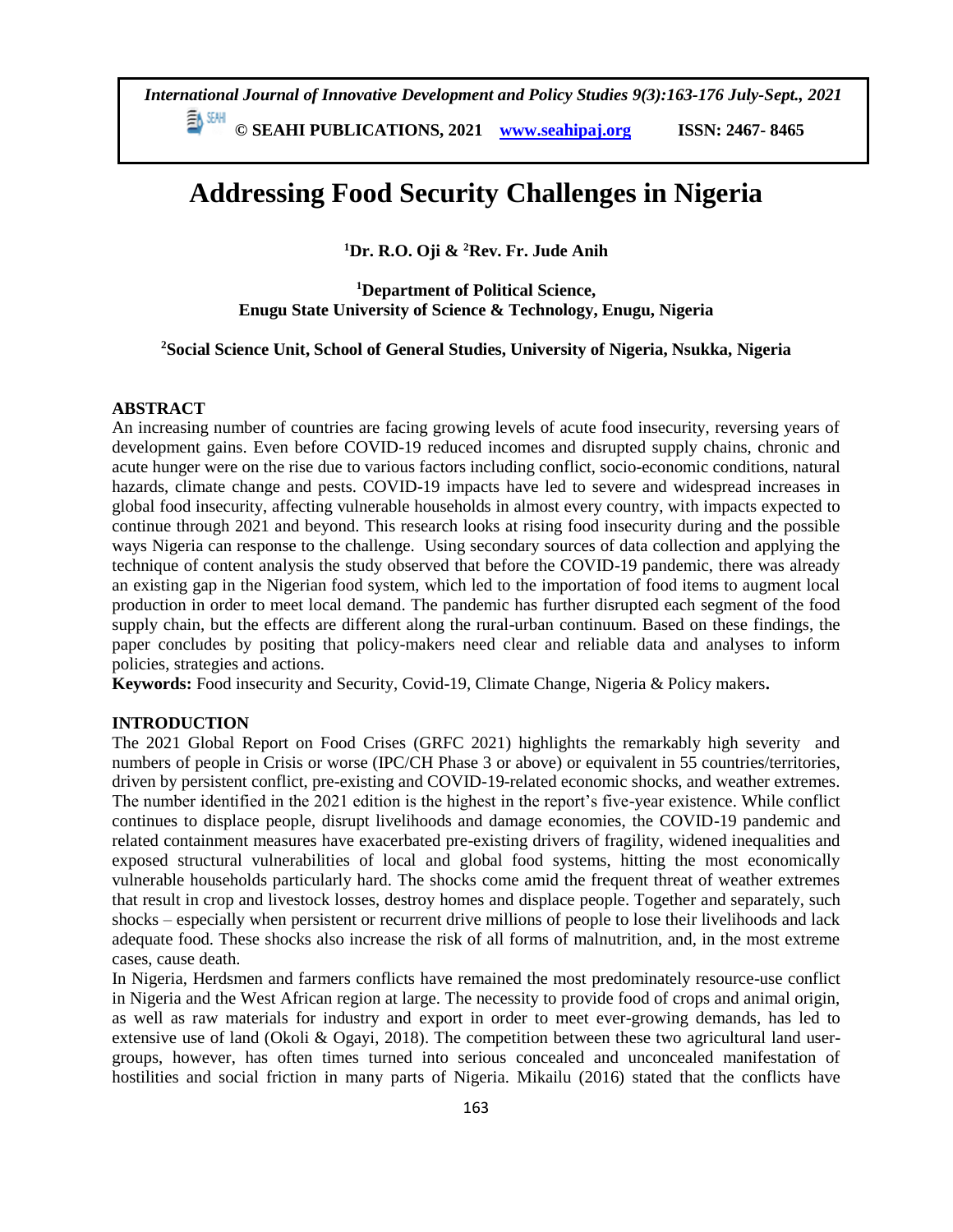demonstrated high potential to exacerbate the insecurity and food crisis particularly in rural communities where most of the conflicts are localized, with reverberating repercussions nationwide. International Crisis Group (2017) asserts that this interdependent relationship on each other is evident that both groups depend on each other for survival, and it formed the benchmark for exchange and which brought about even development. The agricultural farmers and the pastoralist have a long heritage and economic relationships, though there were sources of disagreement existing between both groups that were resolved by both groups peacefully.

The activities of the herdsmen include the movement of their cattle to graze on farmlands which belong to crop farmers, while the farmers require from the pastoralist protein in the form of dairy products that are needed for their day-to-day consumption and manure to fertilize their fields. Similarly, Monod, (2018) noted that the survival of the pastoralist group is formed under interaction with sedentary farmers. Thus, it becomes apparent that the interdependent linkage flows as each group needs water, land, fodder and other land use for their economic activities. Unfortunately, this form of relationship that has existed centuries back has been truncated with many disputes arising across the regions that have grown into widespread crisis, death, and internal displacement of persons.

# **Concept of Food Security**

Without necessarily being definitional, we intend to conceptualize food security. This becomes imperative in the sense that it has assumed the status of an "essentially contested concept" (Gallie, 2019). Simply because the concept of food security has been used in various ways, food security in its most basic form is defined as the access to all people to the food needed for a healthy life at all times (Eide, 2019). Though, in a simple language, a country is food-secure when majority of its population have access to food of adequate quantity and quality consistent with decent existence at all times (Aluko, 2017). What is implied in this definition is that food must be available to the people to an extent that will meet some acceptable level of nutritional standards in terms of a calorie, protein and minerals which the body needs; the possession of the means by the people to acquire (i.e. access) and reasonable continuity and consistency in its supply. In other words, food security can be taken to mean access by all people at all times to sufficient food for an active, health life. According to Abubakar and Dano (2018), its central elements are: (a) the availability of food and (b) the possession of the ability for its acquisition. Food insecurity on the other hand represents lack of access to enough food and can be either chronic or temporary. In chronic food insecurity, which arises from a lack of resources to produce or acquire food, the diet is persistently inadequate. Jared, Ahmed and Singham (2010), elaborated on five dimensions of food security as food availability, food accessibility, food utilization, stability of food supply and food and nutrition safety.

**Food Availability:** refers to the physical presence of food which may come from own production, purchases from internal market or import from overseas. Gregory *et al.,* (2015) explained that food availability refers to the existence of food stocks for consumption.

**Food Access:** Household food access is the ability to obtain sufficient food of guaranteed quality and quantity to meet nutritional requirements of all household members. Here, the food should be at right place at the right time and people should have economic freedom or purchasing power to buy adequate and nutritious food. Kuwornu *et al.*, (2017), explained that food access is determined by physical and financial resources, as well as by social and political factors.

**Food Utilization:** This refers to ingestion and digestion of adequate and quality food for maintenance of good health. This means proper biological use of food, requiring a diet that contains sufficient energy and essential nutrients, as well as knowledge of food storage, processing, basic nutrition and child care and illness management.

*Stability of Food Supply*: This refers to the continuous supply of adequate food all year round without shortages. In the mist of growing population, unfavourable climatic patterns and growing demand for biofuel use; constant supply of food will depend on improved productivity and availability of proper storage facilities. Means of distribution of food required improvement through provision of motorable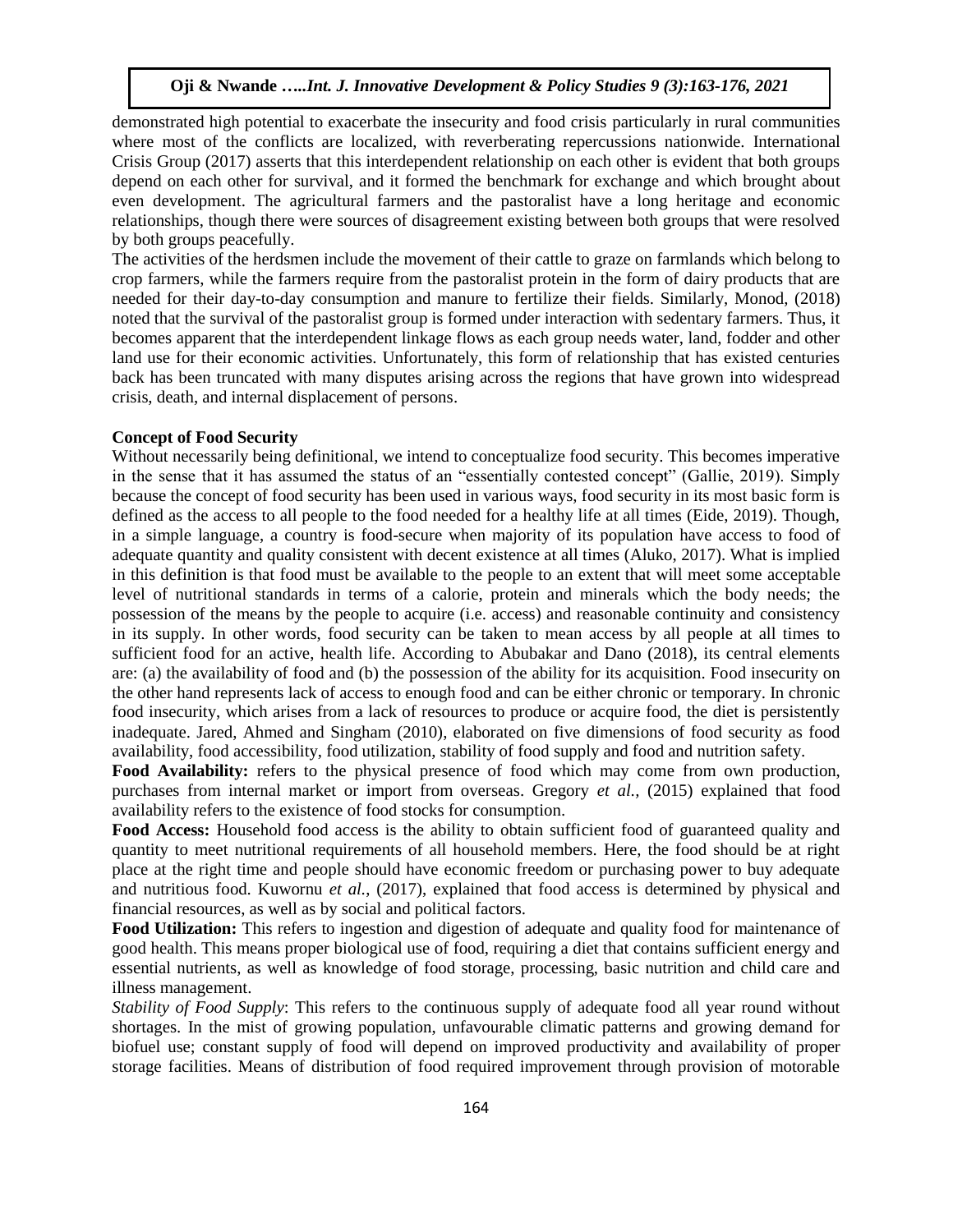roads to food growing areas. The use of storage van here will be a key element to prevent post-harvest losses to sustain the interest of farmers to grow more to feed the population.

**Food and Nutrition Safety:** Food safety is part of a wide range of issues which go beyond the avoidance of food-borne biological pathogens, chemical toxicants, and other hazards (FAO, 2018). There is growing concern of consumers of developed countries about the effects of the food they eat on their health. Consumers expect food not only to meet their nutritional needs but also should be wholesome and tasty, and to be produced ethically respecting the environment, animal health and welfare. This, however, is not a priority in developing countries where the major concerns are access and availability of a nutritious diet throughout the year at relatively low costs (FAO, 2018). Developing countries are forced to overlooked food safety due to high poverty and illiteracy rate. Food safety constitutes an effective platform for poverty alleviation, social and economic development, while opening and enlarging opportunities for trade. However, ensuring food safety comes with a cost, and excessive food safety requirements may impose constraints on production, storage and distribution systems, which may possibly result in trade barriers or impede competitiveness (FAO, 2018).

National food security was used to describe whether a country had access to enough food to meet dietary energy requirements of her citizens. To some it connotes self sufficiency, which means a country produces enough food to meet its population's demand. But broadly, national food security measures the extent to which a country has the means to make available to its people the food needed or demanded, irrespective of whether the food is domestically produced or imported (Pinstrup-Andersen, 2019). Food insecurity is the absence of food security and applies to a wide range of phenomena ranging from famine to periodic hunger to uncertain food supply (Bokeloh *et al.,* 2009). Food Insecurity is the inability of a household or individuals to meet their daily required food consumption levels in the face of fluctuating production, food price and income (Moharjan and Chhetri, 2006). Food insecurity is therefore caused by various factors some of which are multifaceted. Food no doubt is a veritable weapon used in foreign policy implementation. Food is life, hence food is an instrument of national power and second, food is used to achieve political ends, because if people are well fed, they would be able ready to contribute to the effective implementation of government policies (Bamisaye, 2017). No doubt food has become a new form of weapon in international relations. Expectedly, governments may use food resources in international diplomacy for two purposes viz: to influence international food markets, and secondly to influence international economic and political relationships beyond food markets.

In the same vein, food security has been promoted by the United Nations as the most basic human need and as a central indicator of absolute poverty and physical well being. Food security refers not only to an adequate aggregate supply of food, but also means that "all people at all times have both physical and economic access to basic food". This requires not just enough food to go around. It requires that people have ready access to food (UNDP, 2016:24 also cited in Jenkins and Scanlan, 2018), this is measured using two indicators: (1) food supply is measured as the mean daily per capita supply of calories and protein (FAO, 2016) and (2) the child hunger rate is measured by the percentage of children under age 5 who are undernourished (UNDP, 2019). It is in this context that Clover (2017) averred that 'no human right has been so frequently and spectacularly violated in recent times as the right to food". Africa which reversed from being a key exporter of agricultural commodities into being a net importer, has the highest percentage of undernourished people and has shown less progress on reducing the prevalence of undernourishment in the last 30 years. Chronic food insecurity now affects some 28% of the population that is nearly 200 million people who are suffering from malnutrition. Acute food insecurity in 2003 is affecting 38 million people in Africa who are facing outright risk of famine with 24,000 dying from hunger daily. Famines are the most visible and extreme manifestation of acute food insecurity.

Food insecurity is no longer seen simply as a failure of agriculture to produce sufficient food at the national level, but instead as a failure of livelihoods to guarantee access to sufficient food at the household level. Today, most common definition begin with individual entitlement, though recognizing the complex inter-linkages between the individual, the household, the community, the nation and the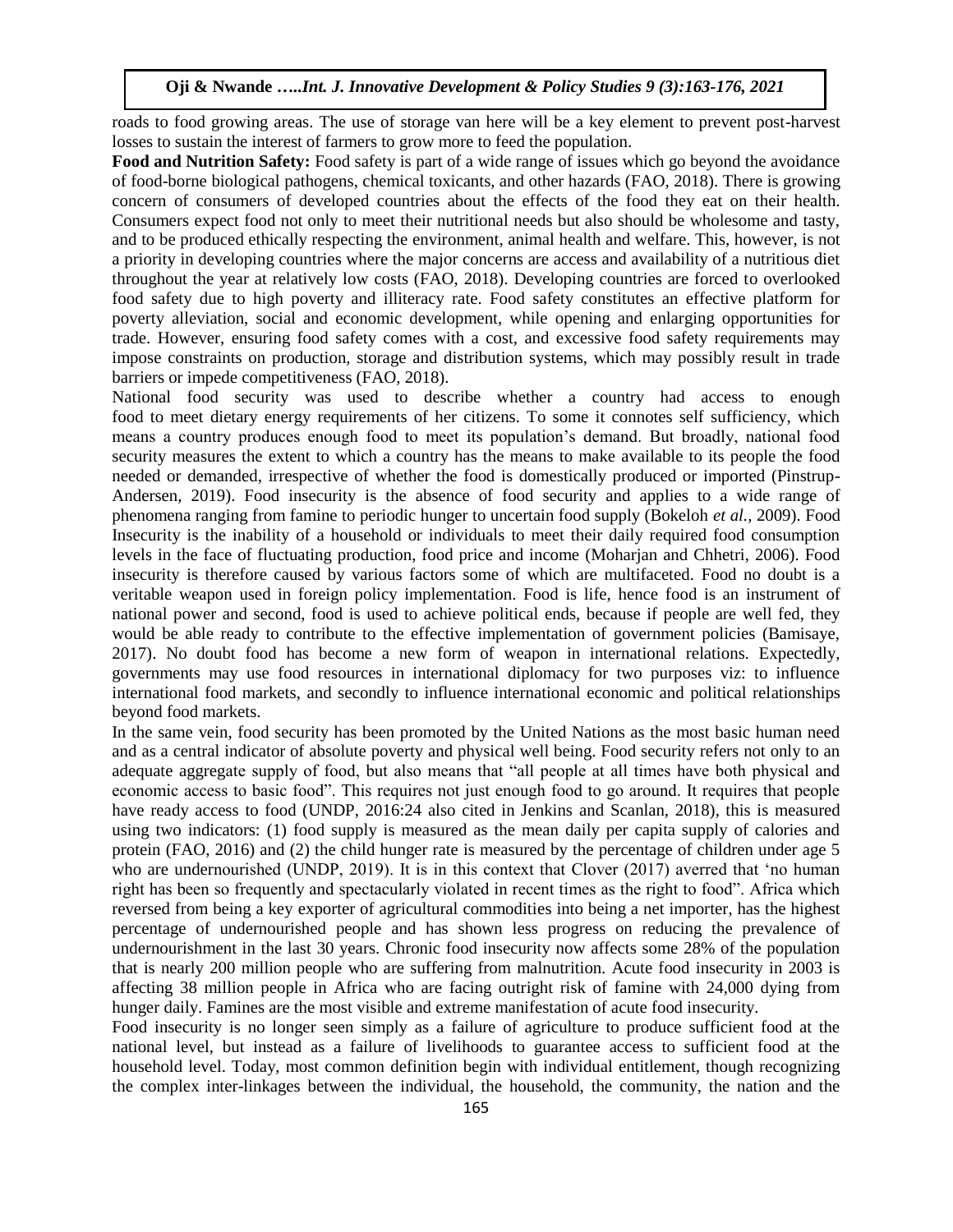international community (Clover, 2017). In the 2016 Rome declaration on world food security, food security is defined as:

> food that is available at all times, to which all persons have means of access, there is nutritionally adequate in terms of quantity, quality and variety, and is acceptable within the given culture (cited in Clover, 2017).

Availability, access and affordability are all elements of food security complex issues that encompass a wide range of interrelated economic, social and political factors – internal and external which challenge Nigeria's ability to address food security. Haile (2016) identified a number of factors that are responsible for the precarious food insecurity, in Nigeria. They are: low agricultural productivity, lack of agricultural policies, country's internal crisis (farmers/herders crisis), poor infrastructure and high transport costs, lack of appropriate marketing strategies, frequent extreme weather events, high – disease burden including HIV/AIDS, weak financial support systems, lack of safety net systems and political conflicts. The greatest challenge facing food security in Nigeria too for Abubakar and Dano (2018) is poverty and crisis from political instability.

## **RESEARCH METHODS**

# **Methods of Data Collection and Analysis**

This study adopted Documentary research design. The documentary research design attempts to explore cause and affect relationships where causes already exist and cannot be manipulated. It uses what already exist or documented, and looks backward to explain why. Secondary sources were strictly used in collecting data for the study. The secondary methods of data collection that we consulted are text book, academic journals, official documents, newspapers and magazines and the internet publications. A critical study of the secondary sources was done in order to determine the data that is relevant to the study. Data collected was analyzed using the qualitative descriptive method of analysis. Qualitative descriptive analysis is used to summarize the information generated in the research.

#### **Theoretical Framework**

A Theory is needed to vividly explain the farmers -herders conflict escalation, this study adopts the frustration aggression theory to discuss the issues in Farmers-Herders conflict and to allow a more indepth understanding of the causes and impact of farmers' herders Conflict on socio economic development.

## **Theoretical Framework of Analysis**

Frustration–aggression theory also known as the 'frustration–aggression–displacement theory', is a theory of aggression proposed by John Dollard, Neal Miller, Leonard Doob, Orval Mowrer and Robert Sears in 1939 and further developed by Neal Miller in 1941 and Leonard Berkowitz in 1961.

The theory says that aggression is the effort to attain a goal (Friedman Schustack2014).When first formulated, the theory stated that frustration always precedes aggression, and aggression is the sure consequence of frustration. Two years later, however, Millerand Searsre-formulated the theory to suggest that while frustration creates a need to respond, some form of aggression is one possible outcome. Therefore, the re-formulated theory stated that while frustration prompts a behavior that may or may not be aggressive, any aggressive behavior is the result of frustration, making frustration not sufficient, but a necessary condition for aggression (ZillmannDolf, 1979).

It attempts to give an explanation as to the cause of violence. Frustration is the "condition which exists when a goal-response suffers interference", while aggression is defined as an act whose goal-response is injury to an organism (or an organism surrogate).The theory says that frustration causes aggression, but when the source of the frustration cannot be challenged, the aggression gets displaced onto an innocent target(scapegoat).This theory is also used to explain riots and revolutions, which both are believed to be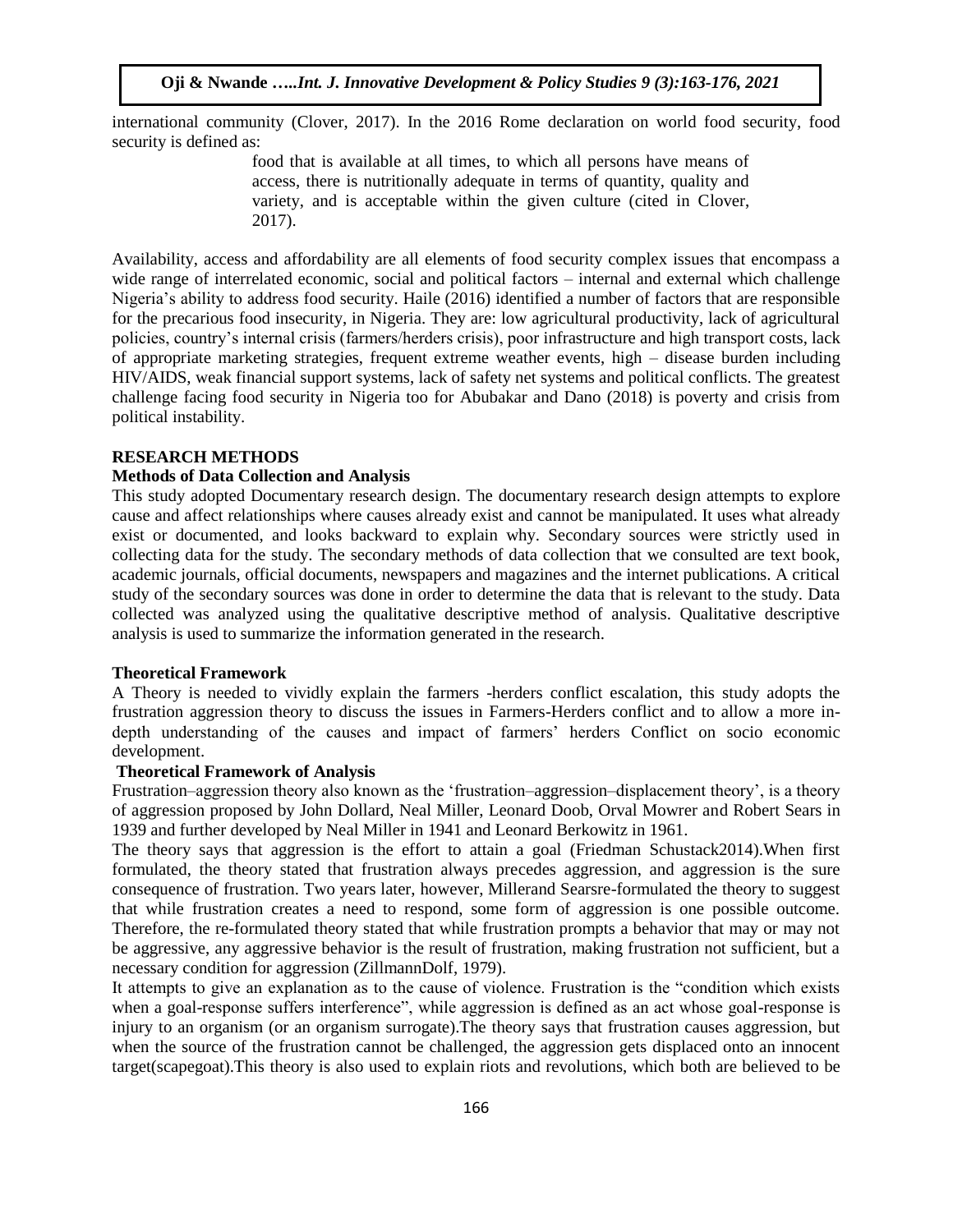caused by poorer and more deprived sections of society who may express their bottled up frustration and anger through violence(wordpress.com, 2012).

## **Application of the theory to the study**

According to Olu-Adeyemi (2017), a number of other variables influence the use of violence as well, for example the culture, the society, and the political environment. The culture must at least accept, if not approve, violent action as a means to an end.

Violence is also more likely if the current leadership and/or the socioeconomic/political system is seen as unresponsive.

As Olu-Adeyemi asserted that the central theme of the theory is that scarcity is the product of insufficient supply (impact of climate population explosion) or unequal distribution of resource as a result of deprivation which ultimately leads to aggression. On the issue of frustration, it means that one's access to means of livelihood (farming or grazing as the case may be) is being thwarted by another or possibly by particular circumstances and that one's reaction to this thwarting is that of annoyance. Olu-Adeyemi also added that, deprivation is not based on wants or needs alone, but on the wants and needs that we feel we ought to have or deserve. More often than not, the Herdsmen are frustrated due to desertification, thus, the reality is that they face forced migration and as they migrate, series of challenges are encountered which in turn brings frustration. Similarly, farmers who have struggled to cultivate farmlands also get frustrated whenever herds of cattle destroy their farmlands. The Fulani Herdsmen terror is a struggle over values and claims to scarce resources in which their aims are to neutralize, injure or to eliminate the host communities in a bid to fend for their animals. The violent activities of the Fulani Herdsmen occur because of the accumulation of residual instigated effect of frustration.

The terrorist activities of the herdsmen are traceable to the desertification that has caused depletion in grazing opportunities or scarcity of feed for their animals which in the long-run affects their economic wellbeing. If a herdsmen loss his flock to drought and water scarcity, he may be frustrated because of the loss of livelihood. From this reality, he may be aggressive and since, he cannot channel it to the natural causes, he may in the long-run channel it to any person or group that obstructs his migration to a safe area. On the side of farmers and host communities in Benue state and in Nigeria at large frustration also occur whenever animals of the herdsmen trample on their farmlands to eat up their crops. And because they are frustrated too, they become aggressive and channel their aggression to the herdsmen and their cows. Owing to this reality, conflict and confrontation is inevitable.

## **Drivers of Food Security**

Scholars have studied different drivers that influence food security. Amongst them, three drivers stand out: environmental and climate change, the economic situation of the population, and political and social unrest or conflict (Oyinloye, Akinola, Akande, Akinyele & Mosimabale, 2018).

#### **Environmental and Climate change as a driver of food insecurity**

Corvalan, (2018) sees the environmental factors as all those factors in the physical environment that exercise or may exercise deleterious (harmful) effects on the physical development, agricultural development and survival of man. In like manner, Ademuwagun and Oduntan (2016) defined environmental factors as the provision and control of all those factors in people's physical surrounding which can affect their daily productive activities. Environmental factors can be any form of harm, danger, peril or any risk of loss in the environment. He described it further as any situation in nature or in the environment which is destructive or probably detrimental to man or any other component of the environment. It results from the deterioration of environmental quality. Chen (2015) posited that humankind currently faces significant global environmental problems including climate change, shortage of clean and accessible freshwater, ecosystem degradation, soil erosion, and biodiversity loss. Most of these problems are as a result of climate change.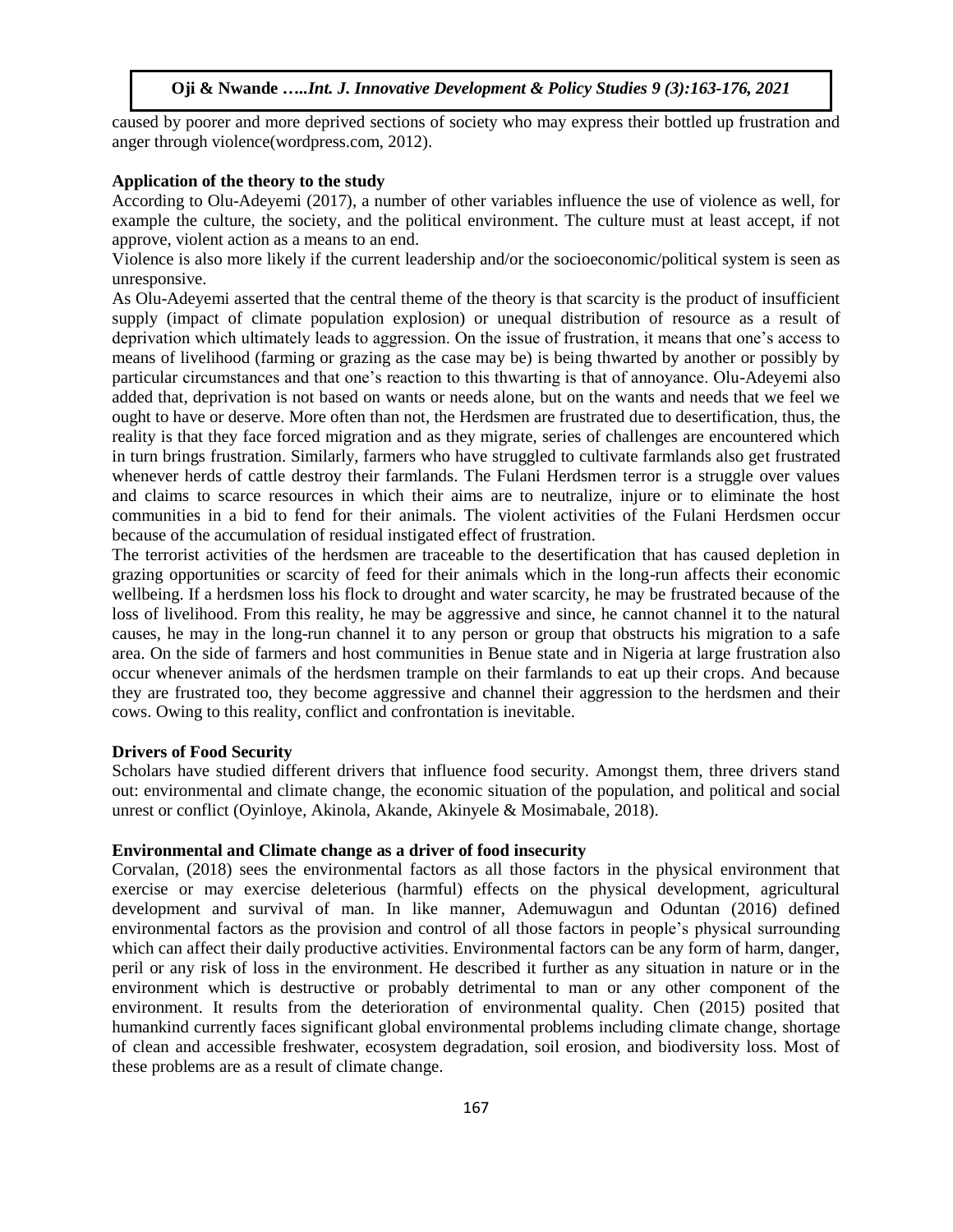Climate change is defined as 'any change in climate over time, whether due to natural variability or as a result of human activity' (IPCC 2001: 2). Climate change has turned into a global issue and has worsened in recent times. It is now considered a climate crisis and threatens the agricultural production due to higher and more inconsistent temperatures as well as the variation in rainfall patterns and extreme events, such as droughts and floods, occurring more often (Ojo and Adebayo, 2017; Ogbo et al., 2018). With this change, researchers decided to study the relationship between climate change and food security. Studies were done concerning one single country, several countries, or simply regions. Most of the research has been conducted through surveys, direct observation, and weather data. They often used a modeling approach, because they often predicted future scenarios (Zewdie, 2014; Berhanu and Wolde, 2019; Wossen et al., 2018; Fudjumdjum et al. 2019). Researchers agree upon several impacts that climate change already has or will have on food security: on the cultivation and crop yields, as well as on biodiversity.

Climate change affects the first aspect of the food supply chain most. Food production starts with crop growth and cultivation. These are strongly affected by climate variability and therefore especially the agricultural sector is hit by climate change (Jung and Kunstmann, 2017; Wossen and Berger, 2019). In Iran for example Karimi et al. (2018) have with the help of crop modeling looked towards the possible impacts, the decline of water resources and precipitation, warmer temperature, and higher CO2 emissions will have on crop growth and food production. Their findings were similar to the majority of research: food production depends on a steady climate and enough clean water resources.

Another effect climate change has on the beginning of the food supply chain is in the fishery sector. According to Ficke (2017) and Muringai et al. (2020) droughts that are happening due to climate variability are the biggest problem in that sector. Water temperature is increasing, and the level of oxygen is decreasing which leads to a change of fish habitats. The fish might then be contaminated with bacteria, might reproduce less, or get wiped out completely. Droughts can also lead to desertification and lakes disappear, on which small-scale fishers depend (Tirado et al, 2020).

## **Economic development as a driver of food insecurity**

Previous literature suggests that the economy influences food security. Economic growth is one of the biggest variables to measure the economy and can be closely connected to food security. Studies by several scholars provide proof that the better the economic growth is, the more people are likely to be food secure (Warr, 2014). Hence a weak economy or an economic crisis can lead to food insecurity in a country (Tawodzera, 2011; Musemwa, 2015; FAO et al, 2019). Most research has been conducted in developing countries in Africa because especially developing countries might have thriving economic growth, but at the same time are vulnerable to an economic crisis, because they are often low-income countries, countries in conflict and the countries that are hit most by climate change. All this increases the vulnerability of a population (FAO, 2019).

For the food security status of a household, the economic situation of the individual is significant as well. Many researchers analyzed unemployment as a factor leading to food insecurity. It is one of the most explored factors in the field of economic development and food security. Being unemployed puts people into poverty and poor people usually depend on the market to obtain food. They spend a higher percentage of their income on food and consequently suffer more likely from food insecurity (Etana and Tolossa, 2017). A lot of other literature argues that unemployment, in particular long-term unemployment, does not only result in people spending less money on food but also causes people to change their diet. Evidence showed that they bought cheaper and less healthy food, which in turn impacted the quality of the daily calorie intake. Other studies also found that consumption patterns change when one gets unemployed (Leichenko and Silva, 2017). Therefore, unemployment can lead to food insecurity on the individual level.

Food prices are another indicator leading to food insecurity (Hertel et al., 2016; Smith et al, 2017). Global food price drops or rises hit especially countries with an uneven trade balance. When a country depends on exporting agricultural goods or minerals, they are more vulnerab le to global price volatility (FAO, 2019). As mentioned above, most scholars argue that often developing countries are affected by economic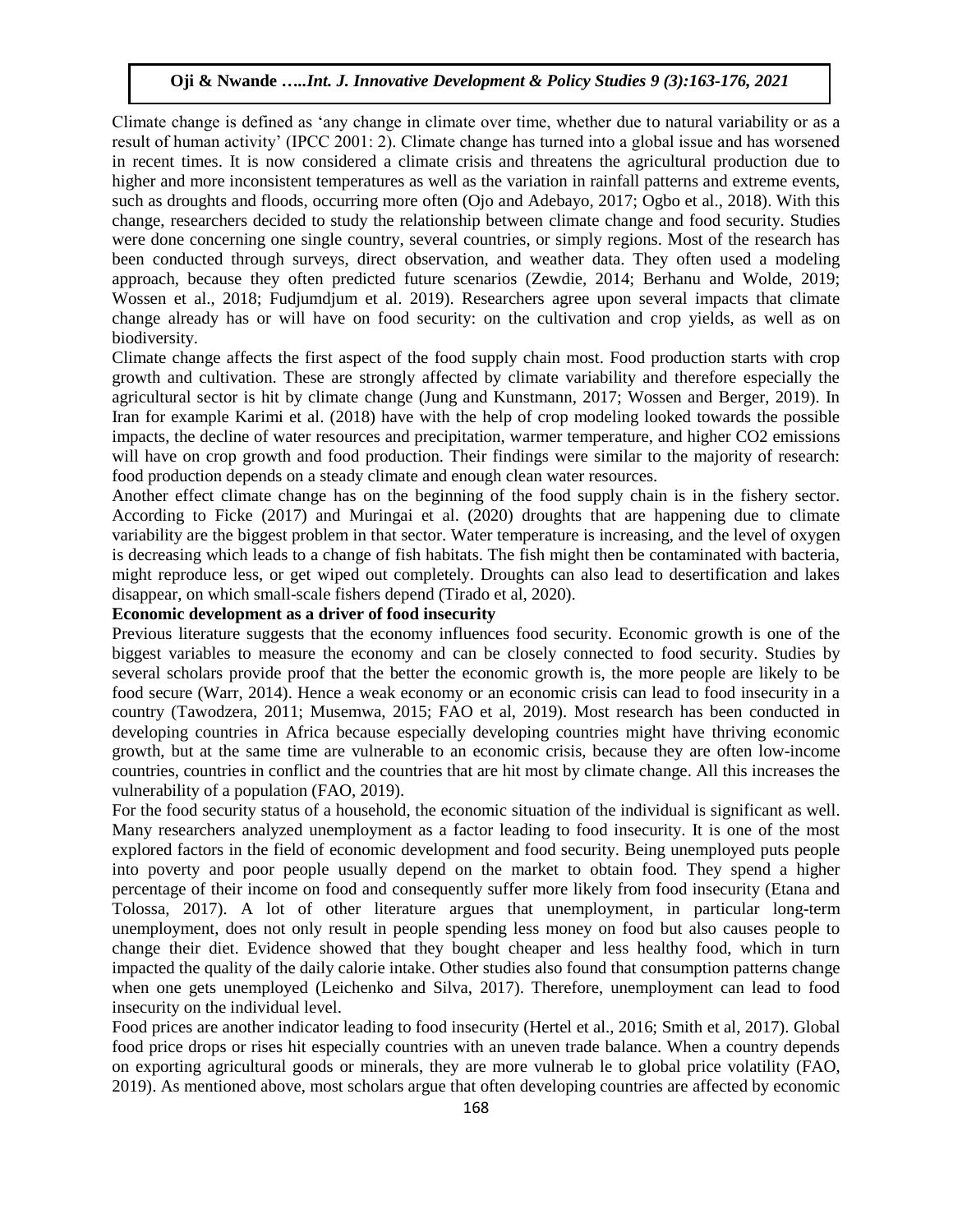crises. However, all countries can be affected by a sudden global economic shock. Especially the 2008 financial crisis and the recession that followed have negatively impacted several countries in the Global North. Davis and Geiger (2017) analyzed the demand for food aid in Europe after 2008. They argue that the need for more food aid represents higher food insecurity. They found a rise in food aid and therefore more food insecurity after 2017. Griffith et al. (2018) have, on the other hand, examined the food expenditure of people in the UK and concluded that after 2008 there was a significant change in what people bought. Further studies have also shown identical results in studies covering developing countries (Browning and Crossley, 2019; Huang et al, 2016).

# **Political and Social Issues as drivers of food insecurity:**

The FAO (2017) has asserted that conflict-affected countries have on average higher rates of food insecure people than countries not affected by conflict. Violent conflicts like the farmers and herders conflict can have short term effects on people's nutritional status. This in turn can have long-lasting impacts on their livelihoods. There are several ways where violent conflict affects food security. However at first, it has to be mentioned that the effect conflict has on food security depends on what kind of conflict it is, considering that 'measuring and categorizing conflict is not straightforward' (Martin-Shields and Stojetz, 2019). Studies show that the outcome depends on the type of conflict.

Literature shows that conflict often occurs in rural areas, areas that have a lot of agriculture (FAO, 2017). Consequently, violent conflict such as farmers and herders conflict experienced in Nigeria can especially impact agricultural production. On the one hand, food production can decrease. Cultivation is interrupted, where people depend on agriculture. Often fields were ruined by bombs, or it was simply unsafe to work on them (Baumann and Kuemmerle, 2016). Other times farmers abandoned their lands because farmers or workers were killed, people were forced to leave, fled voluntarily, or were involved in the fighting. This can lead to a labor shortage and therefore fewer people harvesting which then can lead to crop yield loss and food insecurity (Suthakar and Bui: 2018; Eklund, et al.: 2016; Adelaja et al., 2019). On the other hand, agricultural productivity can increase and have a positive impact on the food security situation in conflict areas. Agriculture can be an important income source for the militants. Jaafar and Woerz (2016) analyzed the agricultural productivity of the Islamic State in their controlled area until 2016. Their findings were that it is an important source of domestic food security.

## **CONCLUSION**

The findings in this study have shown that the effects of Fulani herdsmen and farmers crisis on food security in Benue State Nigeria is destruction of lives and properties, displacement of women and children**.** Unless and until, these root causes are squarely addressed by Federal government with political will, peaceful resolution of the conflict will be farfetched because focusing attention to the manifestation of the crisis can only lead to its escalation.

## **RECOMMENDATIONS**

Policy-makers need clear and reliable data and analyses to inform policies, strategies and actions. But information is often conflicting, based on various data sources and employs different methodologies that do not have an agreed equivalent in terms of standard IPC/CH phases.

*Also* there is need for governments across Nigeria to build successful interventions on existing social safety nets. Such tactics include assistance for farmers, unemployment benefits, and public food programs. Avoiding food export restrictions is also needed to help prevent food prices and insecurity from rising further.

Food security experts also urge governments for more transformative policies and initiatives. Progress toward global poverty reduction has allowed some households to spend smaller portions of their incomes on food and decrease their vulnerability to food price shocks, though the pandemic appears to be [undoing](https://www.ft.com/content/f45afb9a-aaa3-4434-8d3b-b56e24f0cb37)  [some of those gains.](https://www.ft.com/content/f45afb9a-aaa3-4434-8d3b-b56e24f0cb37) The agricultural sector can take steps to fortify supply chains against future disruptions, particularly through diversification. This could mean food companies source raw food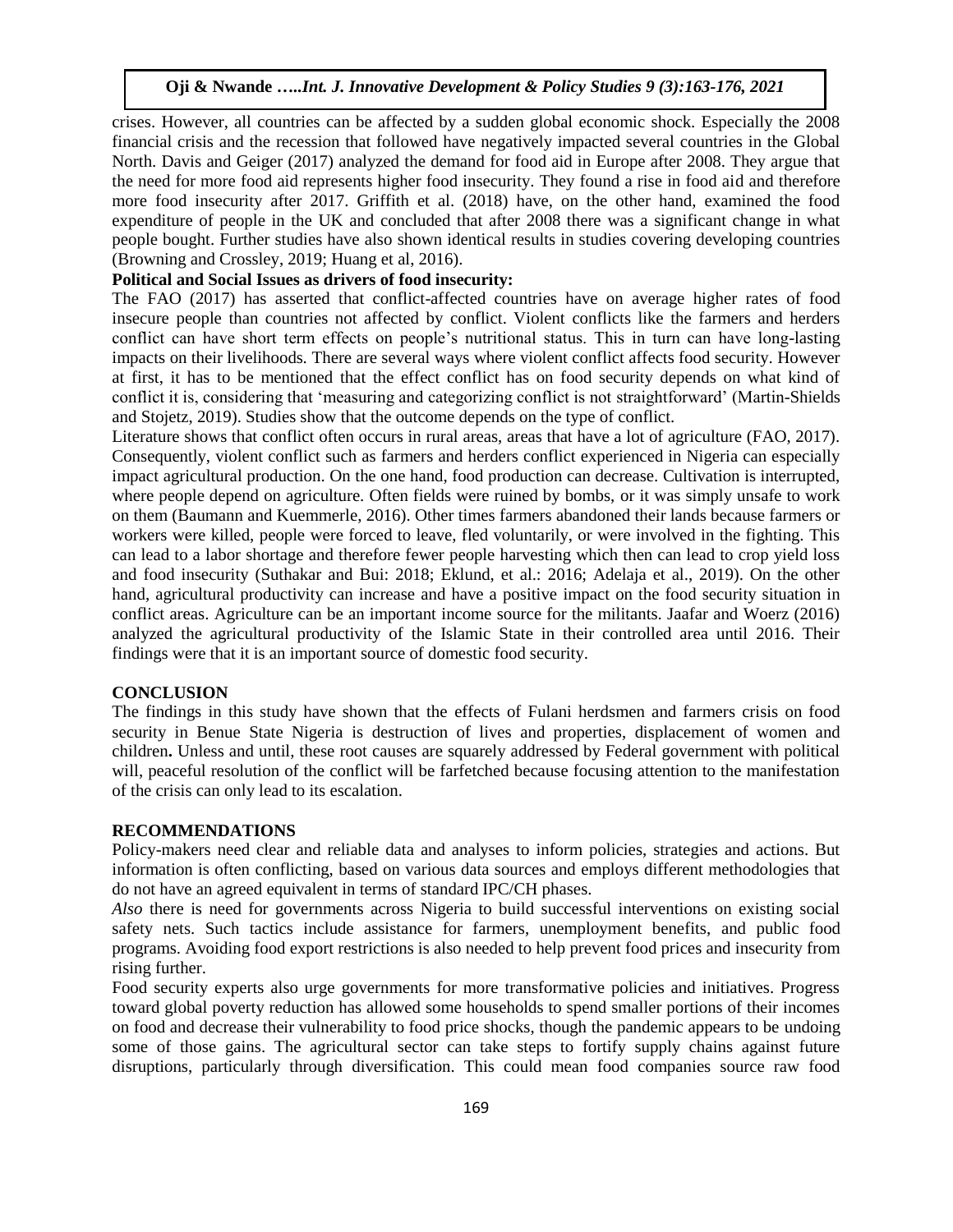materials from a diverse group of farms across multiple regions, or individual farmers expand their variety of crops and livestock.

As the need for climate action takes on increasing urgency, food and environmental experts have [stressed](https://www.unenvironment.org/news-and-stories/press-release/improved-climate-action-food-systems-can-deliver-20-percent-global)  [the importance](https://www.unenvironment.org/news-and-stories/press-release/improved-climate-action-food-systems-can-deliver-20-percent-global) of transforming food systems to reduce greenhouse gas emissions. These efforts include reducing food waste and emphasizing plant-based or nutrient-dense diets. Amid the pandemic lockdown, farmers in India used social media to [redirect their produce](https://www.dw.com/en/direct-selling-helps-indian-farmers-swerve-food-waste-under-lockdown/a-53559834) directly to consumers. On a larger scale, China launched its ["clean plate"](https://www.bbc.com/news/world-asia-china-53761295) campaign, aimed at pressuring citizens not to throw away food. Beijing is also implementing a national nutrition plan. Some countries, including India, Mexico, South Africa, and the United Kingdom, have taxed or banned sugary foods and drinks.

# **REFERENCES**

Abah, F.U. (2020). *Agricultural developments and challenges in Benue Stat*e. Makurdi: Udeme Press.

- Abbas, I. M. (2014). No retreat no surrender conflict for survival between Fulani pastoralists and farmers in Northern Nigeria, *European Scientific Journal, 8*(1), 331-346.
- Abdulbaqi, S. S., & Ariemu, O. (2017). Newspapers framing of herdsmen-farmers' conflicts in Nigeria and its implication on peace-oriented journalism. *Creative Artist: A Journal of Theatre and Media Studies*, *11*(2), 77-105.
- Abubakar, I. R., & Dano, U. L. (2018). Socioeconomic challenges and opportunities of urbanization in Nigeria. In *Urbanization and Its Impact on Socio-Economic Growth in Developing Regions*  219-240. IGI Global.
- Abugu, S. O., & Onuba, C. O. (2015). Climate change and pastoral conflicts in the Middle Belt and South-East Nigeria: Implication on human resource of the regions. *Global Journal of Human Resource Management*, *3*(5), 44-51.
- Adebayo, O. O. & Olaniyi, O. A. (2008). Factors associated with pastoral and crop farmers conflict in derived savannah zone of Oyo State, Nigeria, *Journal of Human Ecology, 23*(1), 71-74.
- Adekunle, O. A. & Adisa, S. R. (2010). An empirical phenomenological psychological study of farmer-herdsmen conflicts in North-Central Nigeria, *Journal of Alternative Perspectives in Social Sciences, 2* (1), 1-27.
- Adelaja, T.O.; Abdulbarkindo, A & Alupse, B. (2019). Migration and violent conflict in divided societies: Non-Boko Haram violence against Christians in the Middle Belt region of Nigeria. *Nigeria Conflict Security Analysis Network (NCSAN), Working Paper No. 1, Abuja, Nigeria, Pp. 1-49*.
- Adelakun, O.E., Adurogbangba, B. & Akinbile, L.A. (2015). Socioeconomic effects of farmer-pastoralist conflict on agricultural extension service delivery in Oyo State, Nigeria. *Journal of Agricultural Extension, 19(2), 59-70*
- Ahmed-Gamgum, B. J. (2018). Farmer herder conflict sparks Nigeria stability fears Thisdaynews.net/2018/07/26/breaking-news-farmer-herder-conflict-sparks-nigeriastabilityfears/
- Ajibefun, M. B. (2018). Social and economic effects of the menace of the Fulani herdsmen crises in Nigeria, *Journal of Educational and Social Research, 8* (2), 133-139
- Aliyu, A. S. (2015). Causes and resolution of conflict between cattle herders and crop farmers in Katsina State, *Master Dissertation in Agricultural Extension and Rural Sociology, Ahmadu Bello University, Zaria.*
- Aluko, O.I (2017) "Urban violence dimension in Nigeria: Farmers and Herders Onslaught. *AGATHOS*, 8 (14): 187-206.
- Amusan, L., Abegunde, O. & Akinyemi, T. E. (2017). Climate change, pastoral migration, resource governance and security: the grazing bill solution to farmer-herder conflict in Nigeria, *Environmental Economics, 8*(3), 35-45.
- Anifowose (2012). Herdsmen attack Gov Ortom Farmhouse and KILL 2 (2018, February 5). Retrieved from *[https://www.vanguardngr.com/2018/02/herdsmen-attack-sack-gov ortoms-f](https://www.vanguardngr.com/2018/02/herdsmen-attack-sack-gov%20ortoms-)armhouse/*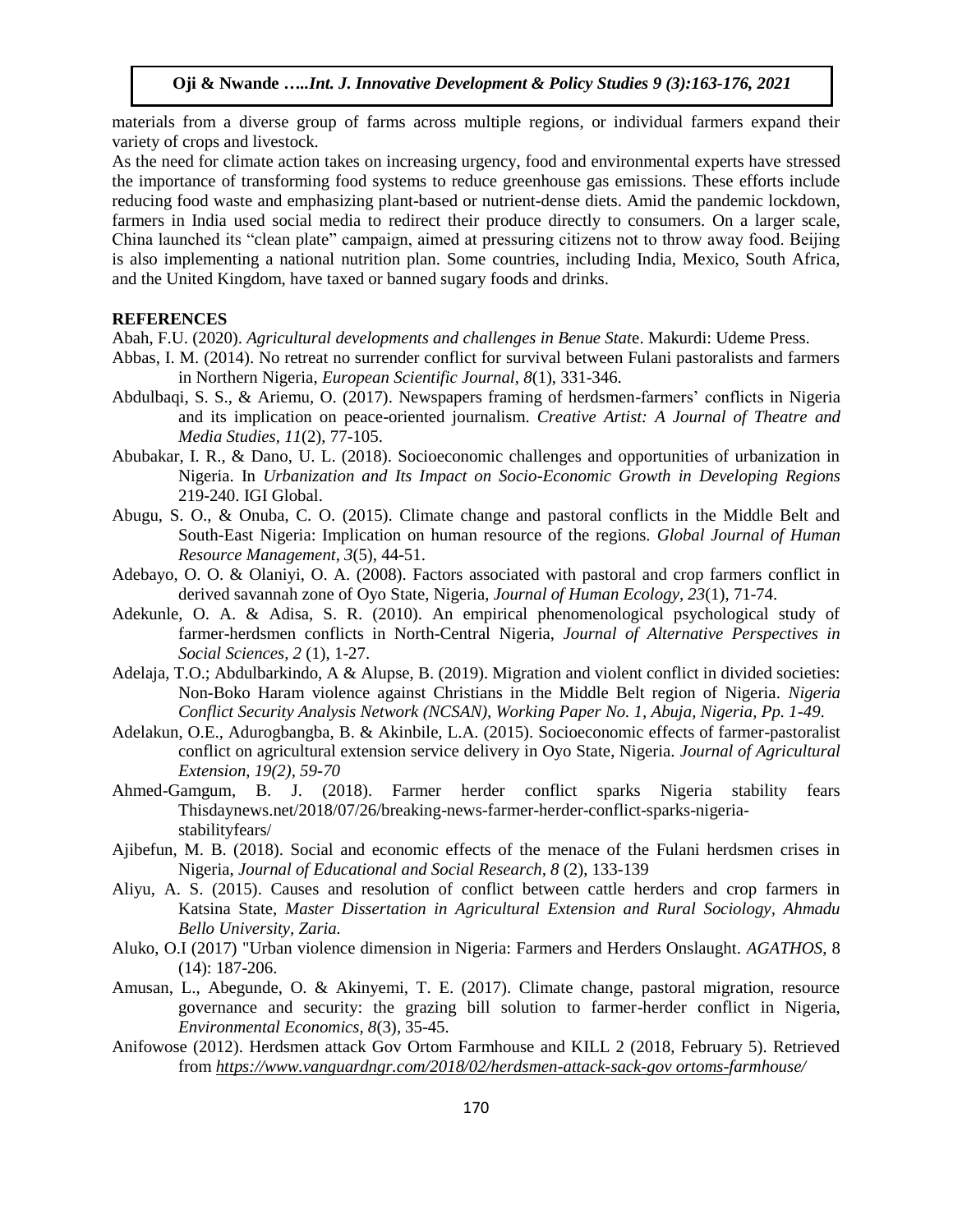- Audu, S. D. (2014). Freshwater scarcity: a threat to peaceful co-existence between farmers and pastoralists in Northern Nigeria, *International Journal of Development and Sustainability, 3*(1), 242-251.
- Ayamkpan, C. (2017), Arewa youths urge Northern Governors to grant amnesty to Boko Haram, Retrieved Thursday, June 6.
- Azar, E. (2019). Protracted international conflicts: ten propositions*,* Quoted in Rabie, M*. Conflict resolution and ethnicity*. London: Praeger.
- Babalobi, O. O. (2016). *Ranches, grazing reserves, and (Fulani) pastoralism in Nigeria*: past, present and future. *Canadian Journal of African Studies* 40(1):1-40.
- Bamisaye, T. (2017). Herdsmen and farmers conflicts in North-Eastern Nigeria: Causes, Repercussions and Resolutions', *Academic Journal of Interdisciplinary Studies,* 2(5), 129-139.
- Basil, T.M. (2015). The political ecology of peasant‐ herder conflicts in the northern Ivory Coast. *Annals of the association of American geographers*, *78*(3), 453-472.
- Berkowitz, L. (1969). Roots of aggression: A re*–examination of the frustration–aggression hypothesis.*  New York: Atherton Press.
- Bibi, D. (2015). *Conflict and co-operation*: *Fulani relations with the Samba*. *AD Press*.
- Blench, R. & Dendo, M. (2003). The transformation of conflict between pastoralists and cultivators in Nigeria, *in M. Moritz (Ed.), Journal Africa,* United Kingdom: Cambridge.
- Bokeloh, G. H.; Busby, J. W., Smith, T. G., & Krishnan, N. (2019). Climate security vulnerability in Africa mapping 3.01. *Political Geography*, *43*, 51-67.
- Bola, O. (2017). *Nigeria Agricultural Sector. Oxford University Press*.
- Brauch, H. G. & Scheffran, J. (2012)*. Climate change, human security, and violent conflict: challenges ad societal stability*, London: Springer.
- Browning, F. & Crossley, Y. (2019). Economic effects of farmer-grazier conflicts in Nigeria: A Case Study of Bauchi State. *Trends in Agricultural Economics, 3: 147-157.*
- Bukari, K., N, Sow, P., & Scheffran, J. (2018). Cooperation and co-existence between farmers and herders in the midst of violent farmer-herder conflicts in Ghana. *African Studies Review*. 61(2).
- Burton, G. (2016). Background report: The Fulani herdsmen. *Project Cyma Publication. November, pp.1- 18*.
- Carvalan, C. B. (2000*). Decision-making in environmental health from evidence to action*, London, E and F.N span for the World Health Organization.
- Charles, T. (2017). Farmers and herdsmen in North central Nigeria violence http://uk.reuters.com/journalists/eromo-egbejule [accessed on January 27th 2018]
- Chen, P.; Q Ge; & X. Zhang (2005). Chineze global change research. *Change Newsletter* (62) June.
- Christopher and Ndubuisi (2018) Christopher I., & Ndubuisi, C., I. (2018). A critical analysis of conflicts between herdsmen and farmers in Nigeria: causes and socio-religious and political effects on National Development. *AOSIS Publishing*. 74(1)
- Chukwuemeka, E. E. O., Aloysius, A. & Eneh, M. I. (2018). The logic of open grazing in Nigeria: interrogating the effect on sustaining development, *International Journal of Family Business and Management Studies. 2*(1), 1-17.
- Chukwuma, O. A. (2016). The trajectories and dynamics of herdsmen militancy in Central Nigeria. *Journal of Humanities and Social Policy, 2(1), 22 – 30.*
- Clark, H. (2018). *Over 6,000 Nigerians in Christian-Identified Communities Murdered or Maimed by Fulani Muslims in 2018*. Retrieved from<https://christiannews.net/> 2018/07/11/over-6000-nigerians-in-christian-identified-c community ties-murdered-or-maimed-by-Fulani-Muslims-in-2018/.
- Clover, L.A. (2017). *The function of social conflicts*. NY: the Free Press.
- Clover, R. (2016). *Natural resource conflicts in North-Central Nigeria*. London: Mandaras.
- Constitution (1999). Constitution of the Federal Republic of Nigeria.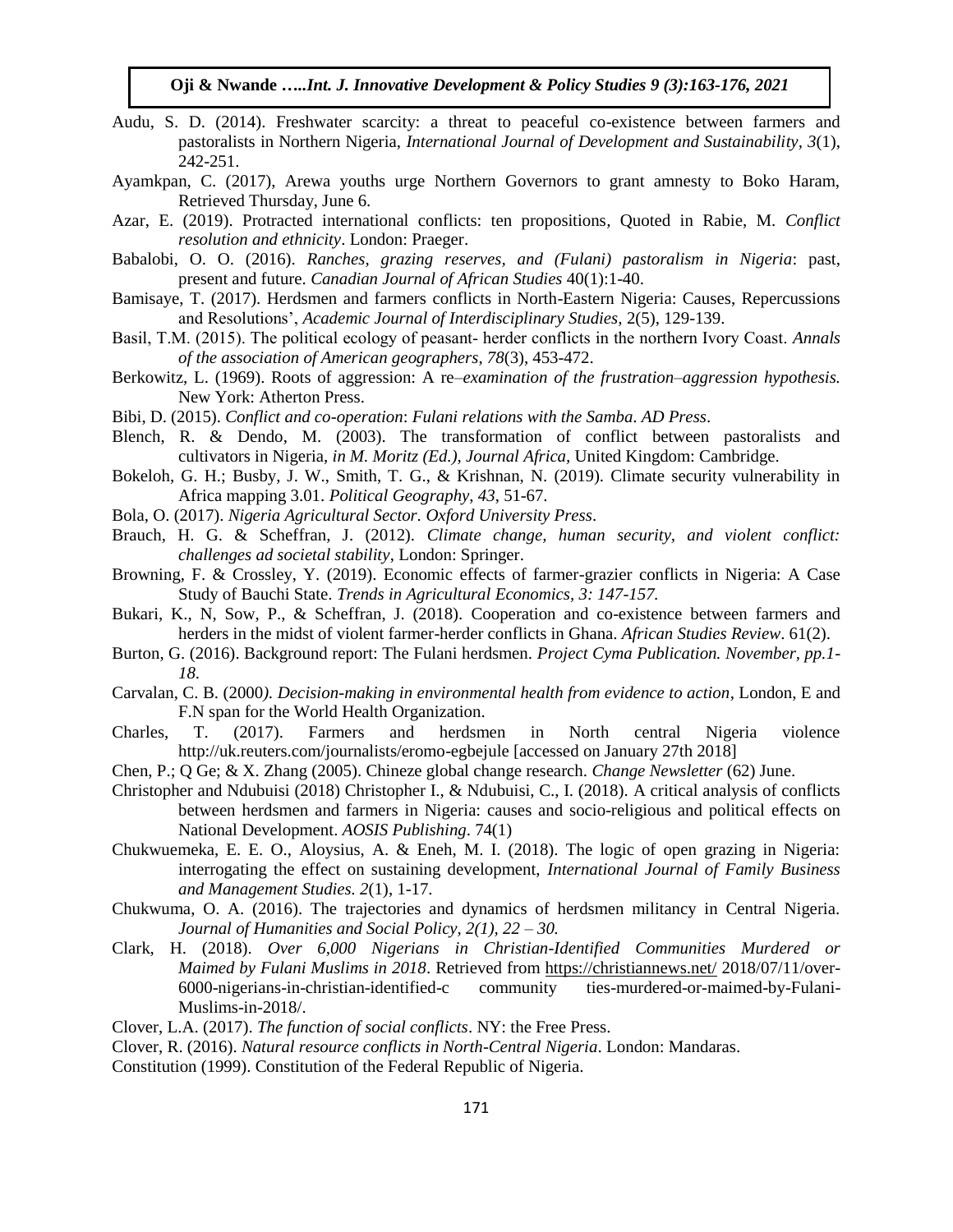- Cotula, T. Toulmin, H. & Hesse, P. (2017). *Deviance, terrorism and war: the process of solving unsolved social and political problems.* London: Macmillan.
- Davies, A.E. & Geiger, D.G. (2017). *Food security initiatives in Nigeria: Prospects and challenges.* University of Ilorin Press, Nigeria.
- De Dreu, C. K. W., Harinck, F., & Van Vianen, A. E. M. (1999). Conflict and performance in groups and organizations. In C. L. Cooper & I. Robertson (Eds.), *International Review of Industrial and Organizational Psychology,* Chichester, UK: Wiley, *14*, 369–414).
- Dimelu, M. U., Salifu, D. E., Enwelu, A. I. & Igbokwe, E. M. (2016). Challenges of herdsmenfarmers' conflict in livestock production in Nigeria: experience of pastoralists in Kogi State, Nigeria, *African Journal of Agricultural Research, 12* (8) 642-650.
- Disabil, A., J. (2017). *Exploring structural violence in the context of disability and poverty in Zimbabwe*. US National Library of Medicine. Doi: 10.4102/ajod.v6i0.274.
- Dollard, J.; Miller, N.E.; Dobb, L.W.; Mowrer, Orval, H.; Sears, Robert, R. (1939). *Frustration and aggression*. New Haven, CT, US: Yale University Press.
- Duru, E. (2016). Impact of climate change on agriculture and food security in Nigeria: challenges and adaptation. *Global Advanced Research Journal of Medicinal Plant (GARJMP)*, 3(1) pp. 001- 009
- Eide, R. (2019). *Rethinking Boko-Haram: contending perspectives among Nigerian in diasporas and Youths*.Available at SSRN.
- Eje, T.I ., Angai, I. Y., Abdullahi, Y. B., Eje, P. O., Wudaba, L. E. & Ishaku, N. (2017). Pattern and impacts of conflict between farmers and herders in Riyom Local Government Area, Plateau State, Nigeria, *International Journal of Humanities and Social Studies, 5*(10), 256-271.
- Eromo, E. (2016). Nigeria Land Disputes Fuel Surge in Herdsmen Violence <http://uk.reuters.com/> journalists/eromo-egbejule [accessed on January 27th 2018]
- Etana, F. and Tolossa, T. (2017). Ethnic and religious identities shaping contestation for land based resources: The Tiv farmers and pastoralists conflicts in central Nigeria. Retrieved on August 23, 2016 from [http://www.icermediation.org/news-media/meeting-coverage/ ethnic-and-re](http://www.icermediation.org/news-media/meeting-coverage/%20ethnic-and-r)ligiousidentities-shaping-contestation-for-land-based-resources-the-tiv-farmers-andpastoralistconflicts-in-central-nigeria/
- Eyekpemi, R. (2016). Nigeria land disputes fuel surge in herdsmen violence http://uk.reuters.com/journalists/eromo-egbejule [accessed on January 27th 2018]
- Fabiyi, Y. & Otunuga, W. (2016). Conflict generation, conflict management and self-organizing capabilities in drought-prone rural communities in North-eastern Nigeria: A case study. *Journal of Social Development in Africa*, 19(2): 25-48.
- Fasona, M. J. & Omojola, A. S. (2005). Climate change, human security and communal clashes in Nigeria, *International Workshop in Human Security and Climate change*, Holmen Fjord Hotel, Oslo, 3-13
- Feierabends, F. and Nesvold, B. (1971). Psychopathy, frustration, and reactive aggression. *British Journal of Psychology*, 101(3): 383*–399*
- Feinberg, G. (1973). Non–aggressive reactions to frustrations*. Psychological review, 48(4), 343–34*6.
- Ficke, W. (2017). Cattle husbandry in Nigeria: A study of its ecological conditions and social geographical differentiations (Heidelberg: GeographischesInstitut der Universitat) ("Heidelberg GeographischenArbeiten").
- Food and Agricultural Organization FAO (2017) FAO production year book, Vol. 38*.* Rome: *FAO*.
- Food and Agricultural Organization FAO (2018). Storage and processing of roots and tubers in the tropics. *FAO*
- Food and Agricultural Organization FAO (2019). Food security policy brief, Issue 2. Rome: *FAO.*
- Frankfort-Nachmias, C. & Nachmias, D. (2009). *Research methods in the social sciences* (5 th ed.), London: Hodder Education.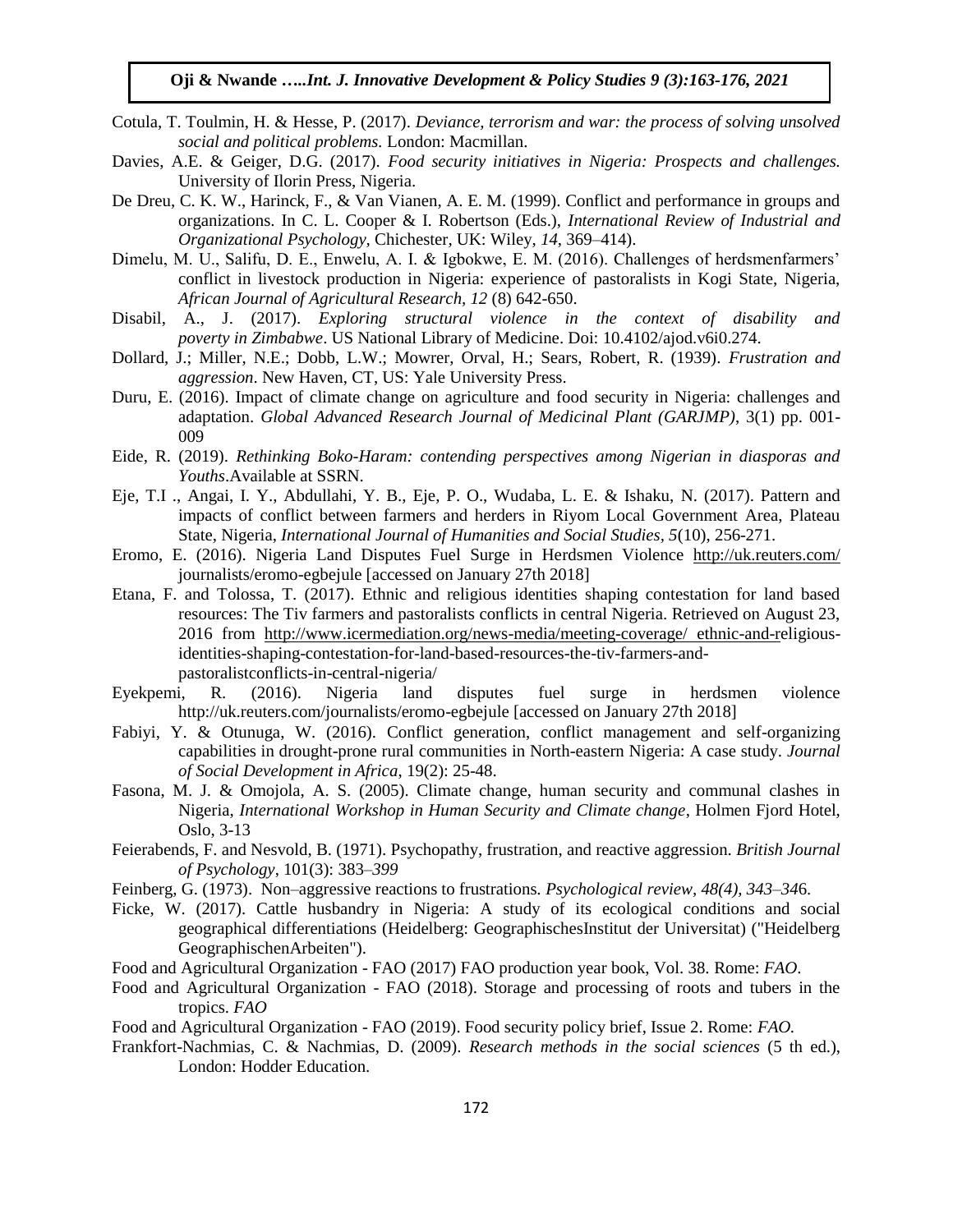- Fudjumdjum, K.; Cotula, L; Toulmin, C; & C. Hesse (2019). Land tenure and administration in Africa: lesson of experience and emerging issues," *IIED*.
- Gallie, T. (2019). *Why men rebel*. Princeton: Princeton University Press.
- Gefu, J. O. & Kolawole, A. (n.d.). Conflict in common property resource use: experiences from an irrigation project, *9th Conference of the International Association for the Study of Common Property.*
- Gillin, J. W. & Gillin, J. P. (1949). *A revision of a introduction to sociology*, New York: The Macmillan Company.
- Global Terrorism Index (2020). Poverty and hunger: issues and options for food security in developing countries. Washington, DC: United Nations Publications.
- Goodhand, P. (2017). Enquiry concerning political justice. In *The Economics of Population* (pp. 37-40). Routledge.
- Gregory, G.; Burgess, J., & Clark, J. (2015). *Capturing values for nature: ecological, economic and cultural perspectives*. Ashgate, Dartmouth Press.
- Griffith, J.; Harshbarger, Y.; Camilla, R. (2018). Farmer-Herder Conflict and State Legitimacy in Cameroon. Ph.D. dissertation, University of Florida.
- Guilbert, F. (2016). 'Climate change, water and conflict in the Niger River basin', *United States Agency for conflict resolution, 2(3),12-23*
- Hagmann, F. (2018). Famers and Herdsmen Conflict in Nigeria. Retrieved from Thomson Reuters Foundation, news.trust.org.
- Haile (2016). Redefining refugee: A proposal for relief for the victims of civil strife. *San Diego L. Rev.*, *24*, 449.
- Hertel, G. (2016). Farmer-Pastoralist conflicts on the Jos Plateau, Central Nigeria: security responses of local vigilantes and the Nigerian State'*, Conflict, Security & Development* 16(4): 365-385.
- Higazi, A. (2016). 'Farmer-Pastoralist conflicts on the Jos Plateau, Central Nigeria: Security responses of local vigilantes and the Nigerian State'*. Conflict, Security & Development* 16(4): 365-385.
- Holsti, O. R. (1968). Content analysis, in *G. Lindzey and E. Aronson (Ed.), The handbook of social psychology,* Mass: Addison-Wesley.
- Huang, T.; Brockhaus, P., & Schaer, C. (2016). Towards climate simulations at cloudresolving scales. *Meteorologische Zeitschrift*, *17*(4), 383-394.
- Hussein, K., Sumberg, J., & Seddon, D. (2019). Increasing violent conflict between herders and farmers in Africa: Claims and evidence. *Development Policy Review*, *17*(4), 397–418.
- Ibrahim, S.O. (2018). Farmers/herders relationship in northern Nigeria. Daily Time Newspaper (2018 April 12).
- Idachaba, F. (2017). *Food security in nigeria challenges under democratic dispensation*, paper presented at ARMTI, Ilorin, Kwara State (March 24).
- Idowu D. L. (2017). Causes, consequences and resolution of environmental conflict in Nigeria. *International Journal of Social Science and Economic Research*., *2*(1), 2064-2076.
- Idowu, A. P. (2017). Urban violence dimension in Nigeria, *AGATHOS International Review, 8*, 1(8), 187-206.
- Ikezue, C. E., & Ezeah, P. (2017). Recurrent conflicts among migrant Fulani Herdsmen and Indigenous Communities of Southern Nigeria. *International Journal of Health and Social Inquiry*, *3*(1).
- International Crisis Group*.* (2017). Herders against farmers: Nigeria's expanding deadly conflict, *Africa Report,* 252*.*
- Iro, I. (2019)."Grazing Reserve Development: A Panacea to the Intractable Strife between Farmers and Herders", file:localhostf:Conflicts-%20fulani-farmers%20 Fulani 8.htm J.IsawaElaigwu and R.A. Akindele – 1996, *Foundations of Nigerian Federalism 1960-1995.*
- Jaafar, A.M. and Woerz, A. (2016) *Nomads in the sedentary world*. Routledge.

Jeong, H. (2010). *Conflict Management and Resolution: An Introduction*, London: Routledge.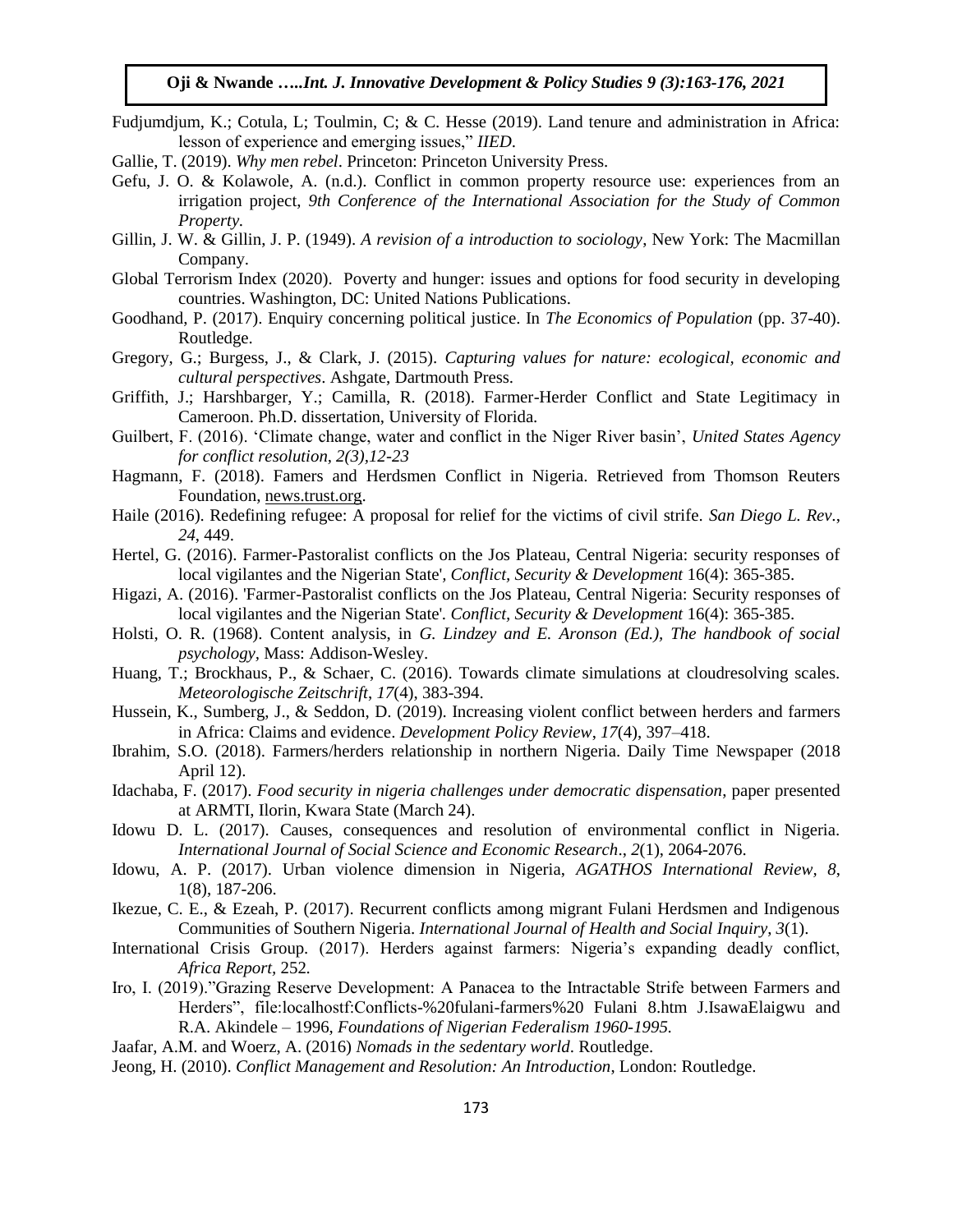- Johnson, I. A. & Okunola, B. T. (2017). Pastoralism as a new phase of terrorism in Nigeria, *Global Journal of Human-Social Science, 17*(4) 49-54.
- Lumumba-Kasongo, T. (2017). Contemporary theories of conflict and their social and political implications, in Gahama, J. and Lumumba-Kasongo, T. (Ed.), *Peace, security and post-conflict reconstruction in the Great Lakes Region of Africa,* Baltimore, Maryland: Council for the Development of Social Science Research in Africa.
- McGregor, R. (2017). Understanding herder-farmer conflicts in West Africa: Outline of processual approach*. Human Organization*. 69 (2).
- Mikailu, N. (2016, May 5th). Making sense of Nigeria's Fulani-farmer conflict. BBC News. Retrieved 14th June, 2017 from *<http://www.bbc.com/news/world-africa-36139388>*
- Mikailu, N. (2016, May 5th). Making sense of Nigeria's Fulani-farmer conflict. BBC News. Retrieved 14th June, 2017 from *<http://www.bbc.com/news/world-africa-36139388>*
- Miller, N.E. (1941). The frustration–aggression hypothesis. *Psychological Review*, 48(4): 337–342
- Monod, Th. (2018), *Pastoralism in tropical Africa*. London Routledge
- Moore, K. M. (2005). *Conflict, social capital and managing resources: a West African case study*. CABI Publishing, Cambridge, USA, 44-53
- Muhammed, I., Ismaila, A., B., & Bibi, U., M. (2015). An assessment of farmer-pastoralist conflict in Nigeria Using GIS. *International Journal of Engineering Science Invention*. 4, 23-33.
- Njoku, A. O. (2018). Herdsmen-farmers clashes in Nigeria: implications for economic growth and national security, *Asian Journal of Social Sciences, Arts and Humanities, 6*(1), 1-19.
- Nwobi, U. A. (2018) Herders and farmers conflict: implications for economic development in Nigeria, *Copernican International Journal of Metascience, Science and Technology, 2*(2), 165- 182.
- Odeh, J. (2016). Food security in Sub-saharan Africa. *African Security Review*, 12(1), 12-24
- Ofem, O.O. & Inyang, B. (2014). Livelihood and conflict dimension among crop farmers and Fulani herdsmen in Yakurr Region of Cross River State. *Mediterranean Journal of Social Sciences, 5(8), 512-519*.
- Ofuoku, A. U. & Isife, B. I. (2019). Causes, effects and resolutions of farmers-nomadic cattle herders conflict in Delta state, Nigeria. *International Journal of Sociology & Anthropology, 1(2), 047- 054*.
- Ogbeide, O. A. (2017). Fulani herdsmen and communal clashes in Nigeria: issues and solutions, *Mayfair Journal of Agribusiness Management, 1* (2) 50-61.
- Ogbo A.R.., Ofuoku, A. U. & Isife, B. I. (2018). The transformation of conflict between pastoralists and crop cultivators in Nigeria. Paper in press for a special issue of the *Journal Africa.ed.M.Montz*. Retrieved From [http://www.naijagist.com/Fulani-gunmen-](http://www.naijagist.com/Fulani-gunmen)attack
- Ogo-Oluwa, S. O. (2017). Anti-grazing policy and conflict resolution between Fulani herdsmen and farmers in Ekiti State. *Asian Research Journal of Arts and Social Sciences, 4*(1), 1-13.
- Ojo, E.O. & Adebayo, P.F. (2019). Food security in Nigeria: An overview. *European Journal of Sustainable Development*, 1(2), 200-220.
- Okeke, O. E. (2014). Conflicts between Fulani herders and farmers in central and southern Nigeria: discourse on the proposed establishments of grazing routes and reserves, *AFREV International Journal of Arts and Humanities*, *3*(1), 66-84.
- Okoli, A. C. & Atelhe, A. G. (2014). Nomads against natives: a political ecology of herder-farmer conflicts in Nasarawa State, Nigeria, *American International Journal of Contemporary Research, 4*(2) 76-88.
- Okoli, A. C., & Ogayi, C. O. (2018). Herdsmen militancy and humanitarian crisis in Nigeria: A theoretical briefing. *African Security Review*, *27*(2), 129-143.
- Okoli, A. C., & Ogayi, C. O. (2018). Herdsmen militancy and humanitarian crisis in Nigeria: A theoretical briefing. *African Security Review*, *27*(2), 129-143.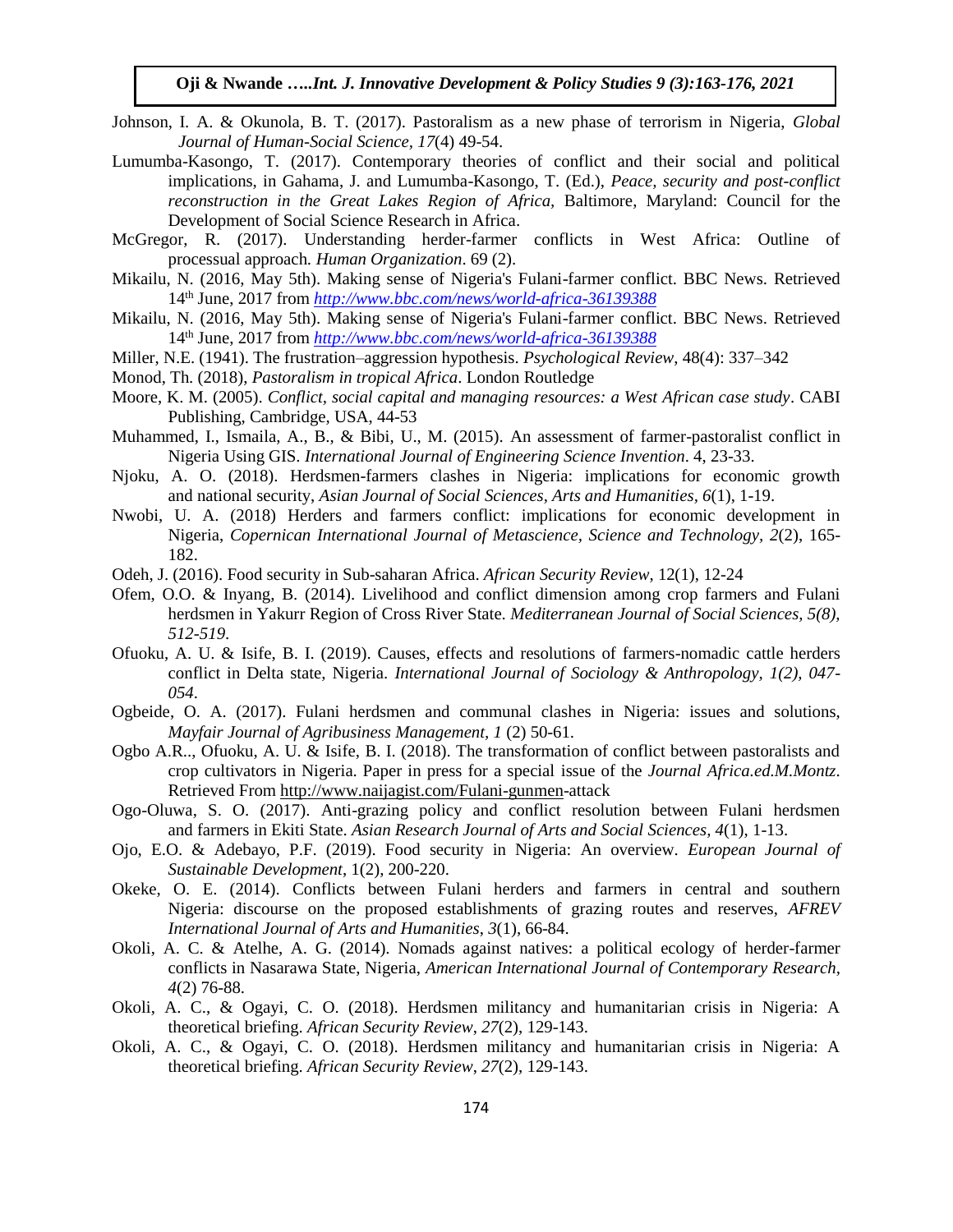Okoro, J. P. (2018). Herdsmen-Farmers' conflicts: implication on national development (Nigeria in Perspective). *Paper Presented at the 1 st International Conference of Social Sciences (ICOSS'2018) held at National Open University of Nigeria. 25th June, 2018.*

Okpaga, J. (2005). Benue State Reform Team (2012) *Benue profile and institutional assessment.*

- Olatunji, A.P. (2018), 'Trends and patterns of cattle grazing and rural violence in Nigeria (2006- 2014)', INFRA Nigeria, no. 34. <http://www.ifra-nigeria.org/IMG/pdf/cattle-grazing-rural> violence nigeria.pdf
- Oli, A. U; Ibekwe, J. & Nwankwo, O. (2018). Border, insurgency and national security: A Study Of Fulani Herdsmen Transversing Chad and Nigeria. *International Journal of Social Sciences and Humanities Review*, *8*(1).
- Oli, N. P, Ibekwe, C. C Nwankwo, & Ignatius U (2017). Prevalence of herdsmen and farmers conflict in Nigeria*. International Journal of Innovative Studies in Sociology and Humanities (IJISSH), 3 (1), 2456-4931*
- Oli, N. P., Ibekwe, C. C. & Nwankwo, I. U. (2018). Prevalence of herdsmen and farmers conflict in Nigeria, *International Journal of Innovative Studies in Sociology and Humanities, 3*(1), 30-39.
- Olu-Adeyemi, R. (2017). *Constitutional development in Nigeria: historical and political analysi*s. Lagos: MacGrace Publishers.
- Omkhoa, I. E. & Okuchukwo. (2018). Land resource governance and herders-farmers conflict in Nigeria, *International Journal of Law*, *4*(3), 104-112.
- Onyenwe, H. (2019). Food Policy and the Impact on Food Security", in Ogunrinde, A., Oniang'o, R. and May, J. (eds), *Not By Bread Alone. Food Security and Governance*, Society Africa: Tore Institute for Global Peace and Policy Research.
- Orji. S.O. (2018). Herdsmen more dangerous than Boko-Haram. The Vangaurd, http://www.vanguardngr.com/2016/04/herdsmen-dangerous-boko-haram-akpatason/
- Osagie, T. (2018). *A history of identities, violence and stability in Nigeria* (p. 95). Oxford: Centre for Research on Inequality, Human Security and Ethnicity, University of Oxford.
- Otunuga, E. (2018). Nigeria one of the poorest countries in the world, over 80m living below poverty line–UN report. *Daily Post*, *5*.
- Otunuga, S. (2016). *Farmer-herder conflict, land rehabilitation, and conflict prevention in the Sahel region of West Africa*. ABC Press
- Oyetade, B. I. (2017). The transformation of conflict between pastoralists and cultivators in Nigeria. *Journal Africa.ed.M.Montz*, 3(1).
- *Premium Times. (2016).* Nigeria releases census of goats, sheep, pigs, other livestock in the country, website: *[https://www.premiumtimesng.com/news/topnews/204577nigeria releases](https://www.premiumtimesng.com/news/topnews/204577nigeria%20releases%20%20-census%20-goats-sheep-pigs-livestock-country.html)  [census -goats-sheep-pigs-livestock-country.html](https://www.premiumtimesng.com/news/topnews/204577nigeria%20releases%20%20-census%20-goats-sheep-pigs-livestock-country.html)*
- Pruitt, D. G., & Kim, S. H. (2004). *Social conflict: escalation, stalemate, and settlement (3rd* (pp. 244- 255). McGraw-Hill.
- Rahim, M. A. (2010). *Managing conflict in organizations*. Transaction Publishers.
- Roseline, O. & Amusain, O. (2017). Effect of Fulani herders' intrusion on the economic livelihood of crop farmers in Yagba Local Government Area of Kogi State, Nigeria, *International Journal of Agricultural Policy and Research, 5* (3), 80-85.
- Rubenstein, K. (2017). Climate change-induced migration and violent conflict. *Political geography*, *26*(6), 656-673.
- Setrana, H. & Arthur, T. (2017) *The Destiny of the World: The Socialist Shape of Things to Come*. Moscow: Progress Publisher.
- Setrana, R. (2018). *The making of a Christian aristocracy: social and religious change in the western Roman empire*. Harvard University Press.
- Shaikh, P. (2017). Comparative advantage of India in agricultural exports vis- á-vis Asia: A Post-reforms Analysis. *Agricultural Economics Research Review*, *21*(1).